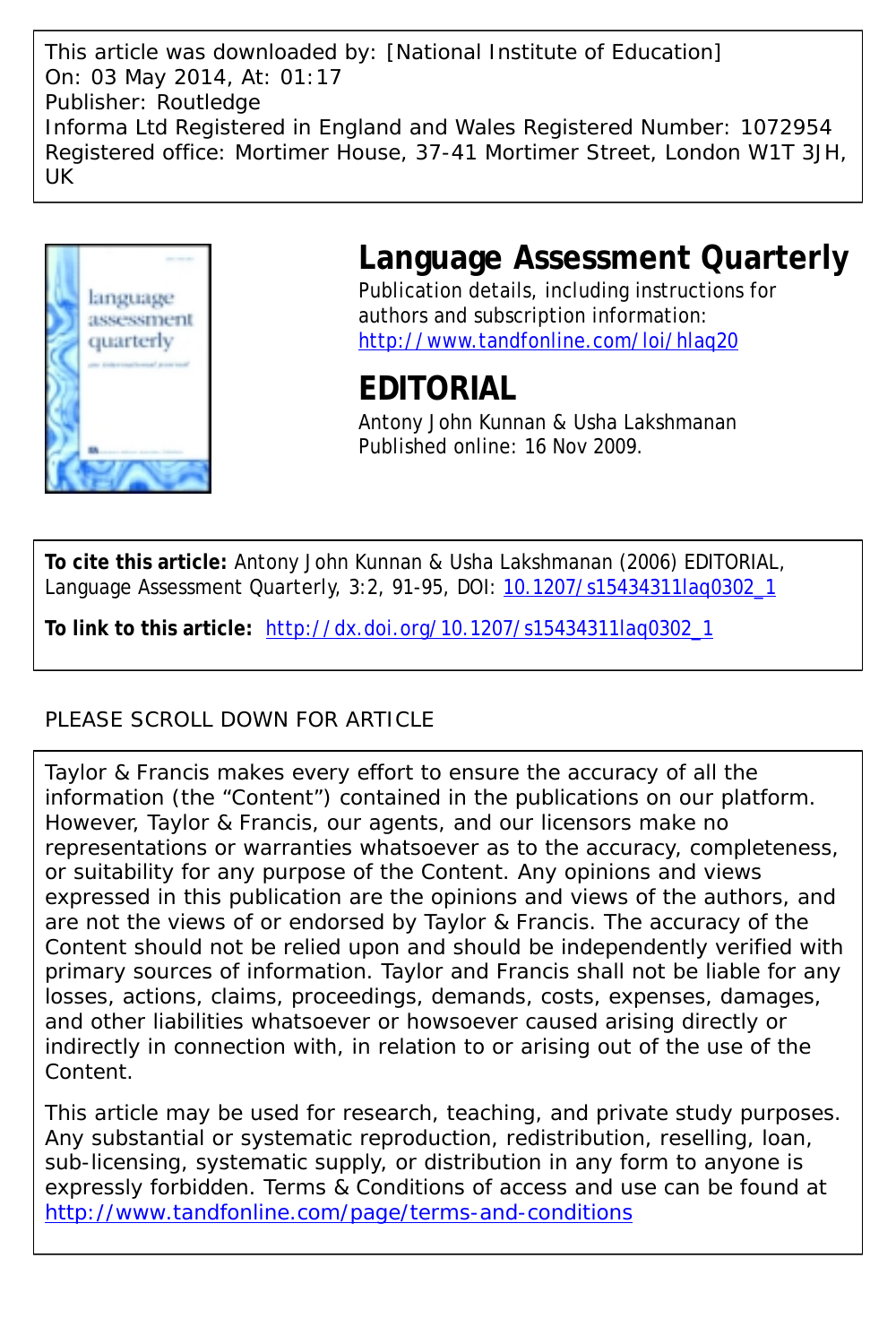### EDITORIAL

Almost two decades ago, in an article titled "Language Testing-SLA [Second Language Acquisition] research interfaces," Lyle Bachman (1988) wrote that "Language testing research and second language acquisition research are often seen as distinct areas of inquiry in applied linguistics" (p. 193). But, Bachman, concluded the article by stating that "researchers in language testing and SLA are finding an expanding area of common ground in terms of both the research questions they address and empirical approaches to those questions" (p. 205). Ten years later, in their lead article for the book titled *Interfaces Between Second Language Acquisition and Language Testing Research*, Lyle Bachman and Andrew Cohen (1998), provide an update to the 1988 article. In this update, they list some of the areas that researchers in both fields have explored. These include the development and role of discourse domains in language acquisition and test performance, the nature of second language ability and factors that affect its development in classroom settings, in majority and minority language settings, assessing word order and grammar through communicative interaction and communicative contexts respectively, assessing sociolinguistic ability and cross-cultural pragmatic ability, and multilingual versus monolingual language learning.

In a more recent paper, titled "Defining and Measuring Second Language Acquisition," John Norris and Lourdes Ortega (2003) conclude that it might be useful for language testing and language acquisition researchers to collaborate:

Within the language testing field, it has been suggested for some time now that a research priority should be the development of comprehensive programs of validation for the various intended uses of language ability tests …We would suggest that validity generalization of this sort … should also be a priority for measurement used within SLA research and should constitute the site of true collaboration between language testers or measurement specialists and measurement-informed SLA researchers. (p. 749)

It is keeping these efforts in mind that a group of language assessment and language acquisition researchers planned to present their research in a featured colloquium at the American Association of Applied Linguistics (AAAL) Conference held in Portland, Oregon, USA in May 2004. The colloquium, sponsored by the International Language Testing Association, was titled *Language Assessment and Language Acquisition Research: A Cross-Linguistic Perspective* and was jointly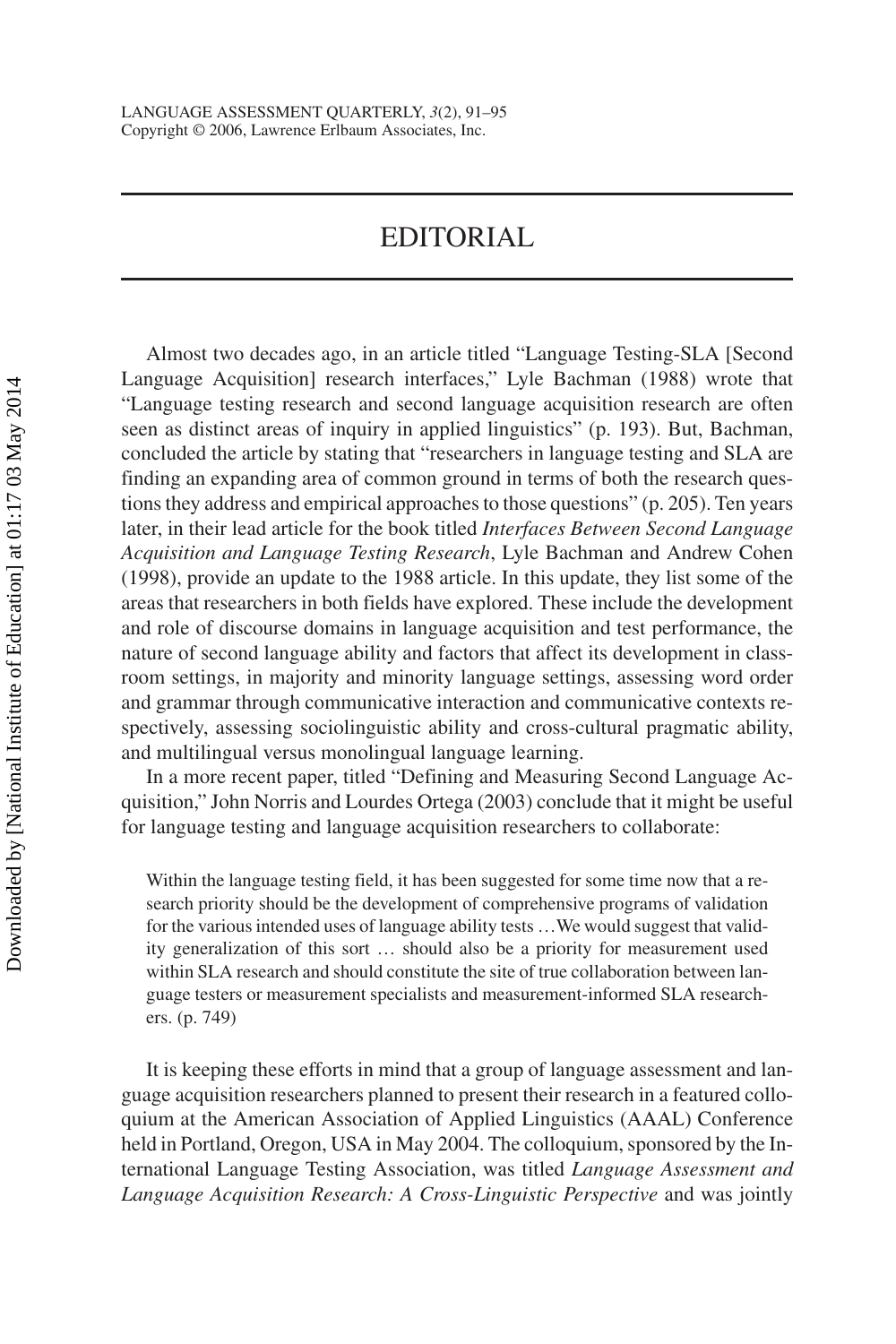organized by us. The idea for the colloquium was based on the belief that there is much to learn from language assessment and language acquisition researchers working in bilingual and multilingual settings and working in non-European languages settings. This is because most language assessment insights have mostly come from research in English (although to a somewhat lesser extent in language acquisition research). The presenters at the AAAL colloquium were Virginia Yip and Stephen Matthews, Liliana Sánchez, Noriko Iwashita, Usha Lakshmanan, Chuanren Ke, and Suchitra Sadanandan, with an introduction by Antony John Kunnan. In this issue we are presenting all the papers except Sadanandan's paper due to lack of space; her paper on the use of the cloze test in Malayalam will appear in a subsequent issue of the journal.

In their contribution, Yip and Matthews, address assessment issues pertaining to the commonly reported phenomenon of language dominance in the development of a bilingual child's two languages. A problem facing researchers in bilingual first language acquisition as well as professionals working in school and clinical settings is how to determine which of the bilingual child's two languages is the dominant language. As Yip and Matthews observe, the notion of dominance has often been defined in terms of proficiency. Yip and Matthews argue against this approach, proposing instead that dominance is more appropriately viewed as a property of the bilingual mind and a concept of language knowledge, which they distinguish from proficiency as a concept of language use. They discuss ways in which competency-based dominance may be assessed. Based on their analysis of data from the Hong Kong Bilingual corpus of Cantonese-English children's development, they demonstrate how differences in the MLU (mean length utterance) of a bilingual child's two languages, particularly languages that are of a similar morphological type, can yield a useful measure of dominance, revealing asymmetrical development where there is an imbalance between the child's two languages. Addressing the issue of syntactic transfer, they further demonstrate that the directionality of syntactic transfer is primarily from the language with higher MLU value to the language with lower MLU value, and that the MLU differential in turn reflects the pervasiveness of transfer effects. Crucially, Yip and Matthews found that Cantonese-dominant children with a larger MLU differential use null objects, (permitted in Cantonese, but not in English), more frequently than children with a lower MLU differential. The results of their analyses further indicate that although the MLU differentials also match with language preferences and silent periods, they do not predict the directionality of code mixing. This result is not at all unexpected in view of the fact that the Cantonese-English children were exposed to code-mixing in their input as well.

Sánchez's contribution also addresses language assessment issues pertaining to bilingual children. Her focus, however, is on the assessment of oral proficiency in school age Aymara-Spanish or Quechua-Spanish bilingual children from rural minority communities in Peru. Sánchez discusses three major challenges or difficul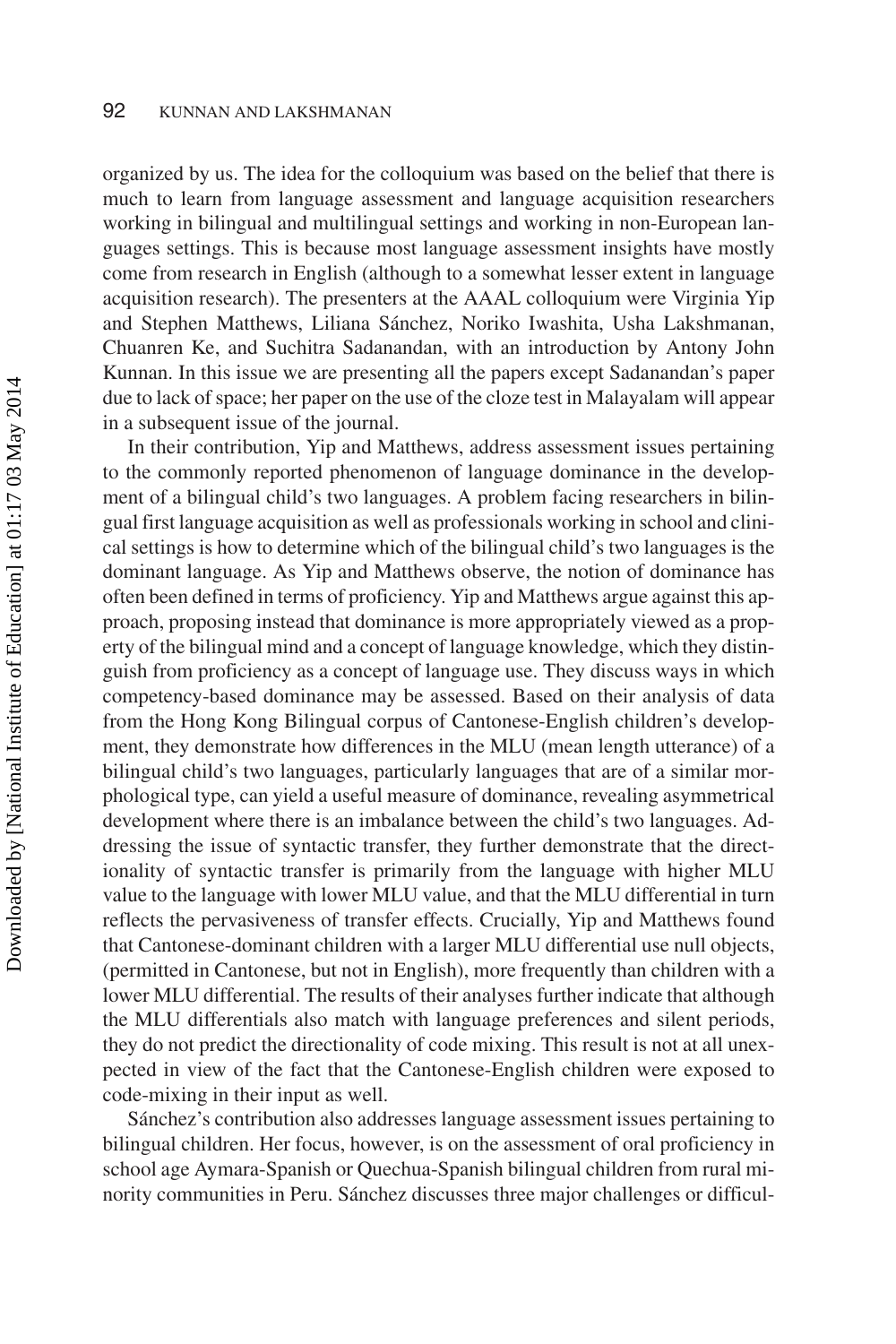ties facing researchers in the fields of child bilingualism and second language acquisition with regard to the development of data collection data tools and assessment instruments for use with bilingual children from rural minority communities with low levels of literacy, as is the case of the Aymara-Spanish and Quechua-Spanish indigenous communities in Peru. These encompass (a) the definition of proficiency along a bilingual continuum (b) the design of culturally appropriate language assessment tasks and (c) the development of crosslinguistically valid assessment tools in a multilingual context. Using evidence from bilingual acquisition research projects and communicative language assessment projects conducted among the Quechua-Spanish and the Aymara-Spanish communities, Sánchez demonstrates how approaches to oral data collection developed in the fields of bilingualism and second language acquisition research and oral proficiency assessment in the field of language testing can converge and be beneficial to academic communities preoccupied with language assessment among bilingual minority groups.

In her contribution, Iwashita focuses on the relationship between syntactic complexity measures and oral proficiency. The context in which she addresses the issue is Japanese as a foreign language. Specifically, she reports the findings of a study that examined the relationship between different syntactic complexity measures and Japanese oral language proficiency. Syntactic complexity measures were originally developed by second language acquisition researchers for the purpose of describing learner language and for investigating second language development over time. An important question concerns the viability of these measures in the language-testing domain. While complexity measures developed by SLA researchers have also been used by language testing researchers, particularly in relation to second language writing proficiency, the validity and reliability of using syntactic complexity measures in relation to the assessment of second language oral proficiency is not fully clear. Furthermore, syntactic complexity measures have been largely used in relation to languages such as English and the validity and reliability of such measures in relation to cross linguistically different languages such as Japanese needs to be examined. In this study, syntactic complexity measures were applied to speech samples gathered through three different oral narrative tasks from native speakers of English learning Japanese in the U.S. The oral proficiency of these learners was also assessed through the use of independent measures. Iwashita's findings indicate that of the various syntactic complexity measures used, only the length factor as measured in terms of number of T-units and the number of clauses per T-unit, was the best predictor of learner proficiency and further that this measure also had a significant linear relationship with independent oral proficiency measures. Interestingly, Iwashita's results in relation to the Japanese data were quite different in comparison to results based on ESL data, also gathered as part of a larger study, suggesting that the different results may be partly attributed to the typological differences between the two languages.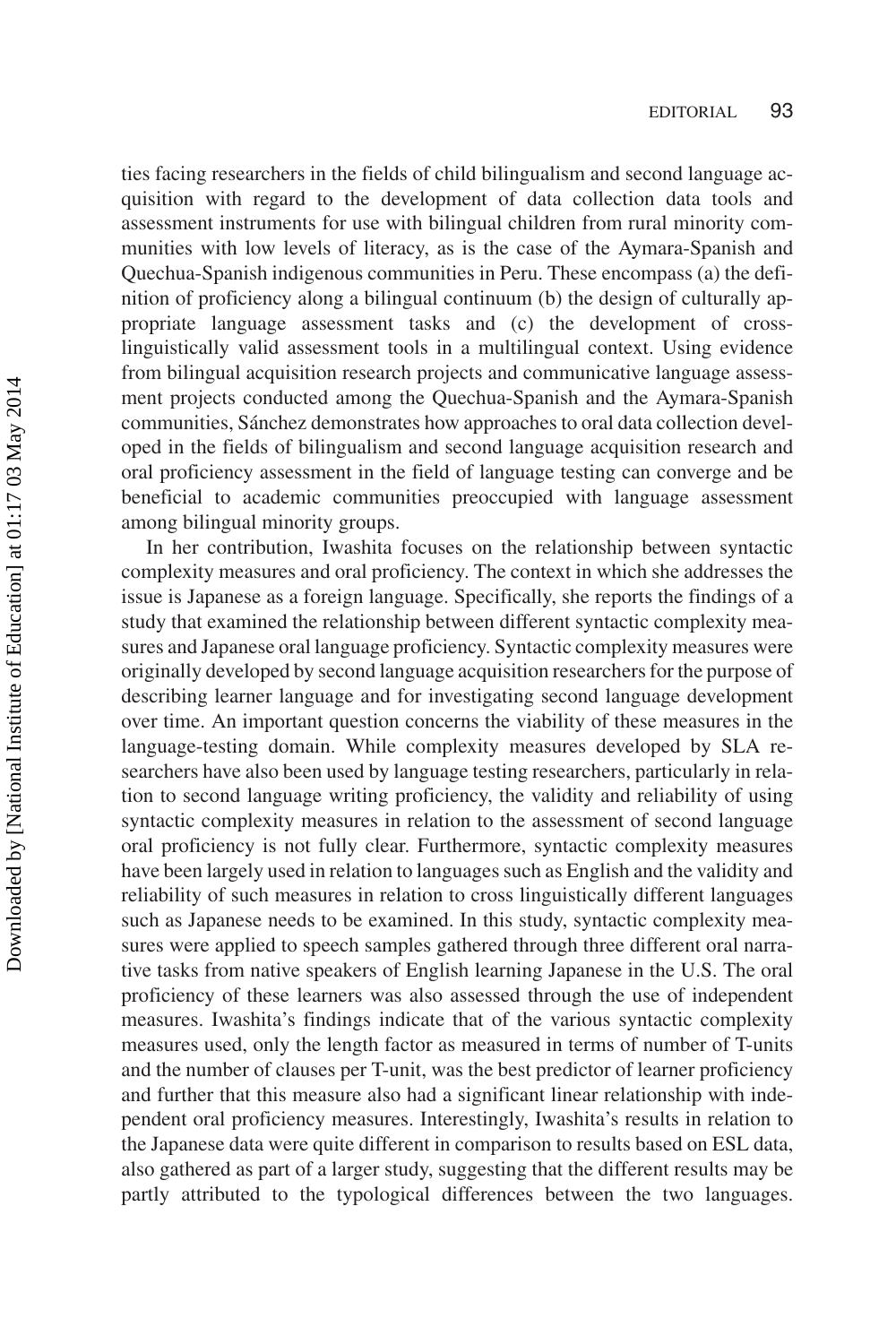Iwashita concludes by discussing some of the challenges posed in the crossfertilization of second language acquisition research and language testing research.

Lakshmanan's contribution addresses the issue of the assessment of children'sknowledge of verbal inflection in the early stages of language acquisition. Lakshmanan focuses on the development of the verbal features of tense and agreement, in children acquiring Tamil, a language with rich verb inflections. Much of the previous research on children's knowledge of verbal inflection has dealt with English and other European languages. As Lakshmanan observes, there is comparatively little research on this issue in relation to Dravidian languages such as Tamil, with an underlying agglutinative structure and complex morphonemics, including complex phonological processes of deletion and assimilation, which make the underlying grammatical categories covert. A problem is that the spoken Tamil that the child is exposed to do not provide the child with the direct mapping to the underlying categories, as for example, the formal variety of Tamil does to a great extent. Lakshmanan first presents preliminary analyses of the two children's verb forms, which appear to support the position that children's knowledge of verbal inflection is fundamentally deficited prior to the age of 24 months. However, through the use of more fine-grained analyses, Lakshmanan demonstrates that Tamil children, prior to the age of 24 months, do indeed have knowledge of the grammatical categories and features that are instantiated in the adult grammar, although this is not immediately discernible based on their surface production.

In the final contribution, Ke explores the role of formative task-based language assessment in a task-based curriculum in Chinese as a foreign language setting. Ke discusses a model of formative task based language assessment that was recently implemented in the Chinese language program at the University of Iowa. The model implemented is based on empirical evidence stemming from research conducted by Ke and his colleagues as well as developments in assessment theory, particularly in relation to task-based second language instruction and second language testing. Using numerous examples in relation to various skills, Ke explains how criterion referenced formative task-based assessment is successfully integrated within the Chinese language curriculum and contributes to the learning and teaching goals of the instructional program, particularly in the areas of diagnosis, progress and achievement.

We hope the ideas presented in this special issue offer the stimulus for continuing discussions and dialogue between language assessment and language acquisition researchers. As globalization becomes a reality, we need to know more about different languages and the diverse settings they are situated in and we need to learn more from these contexts so that we can better serve our communities in their language learning and language assessment efforts.